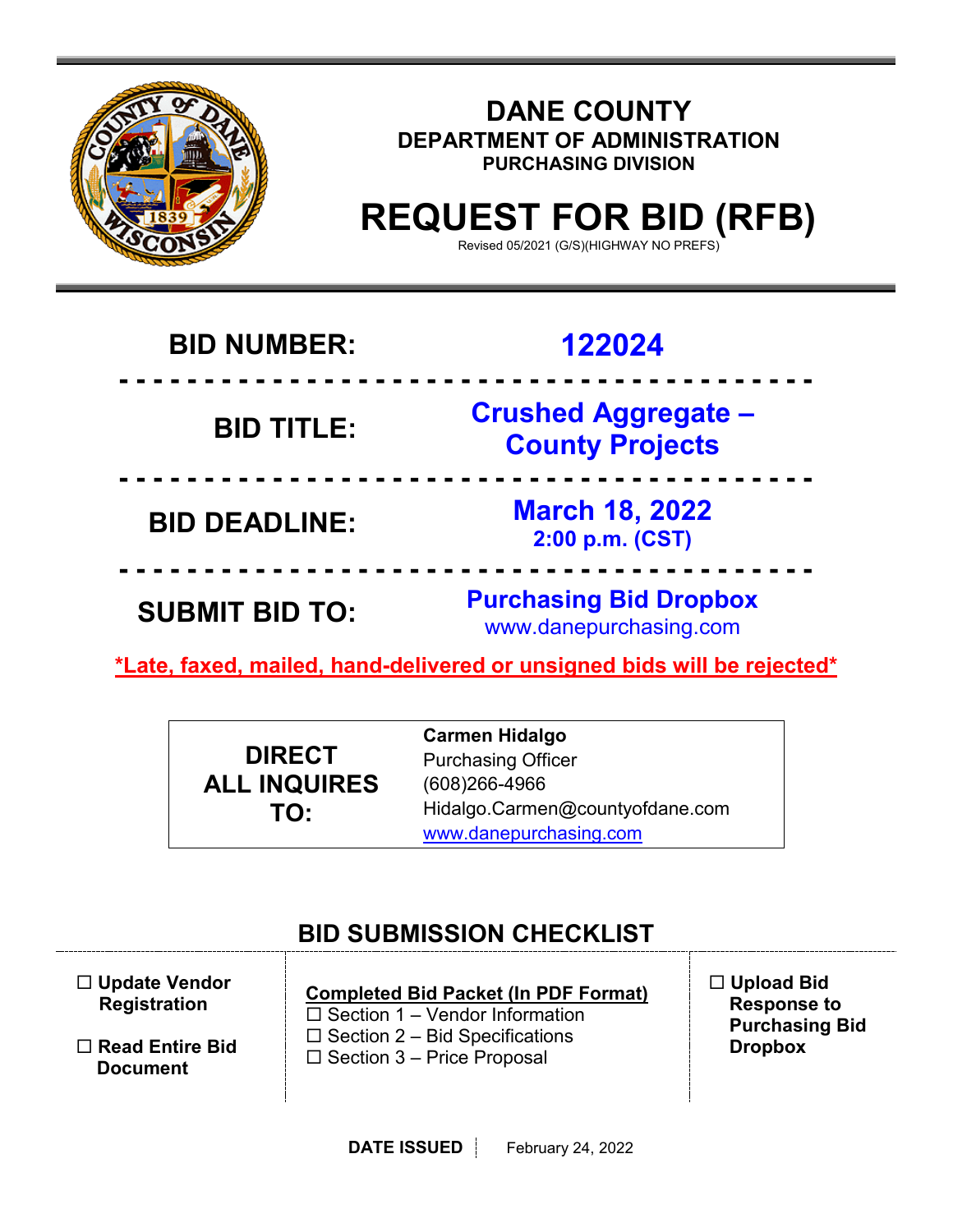### **VENDOR INFORMATION**

#### **VENDOR NAME:**

| Vendor Information (address below will be used to confirm Local Vendor Preference) |                  |  |
|------------------------------------------------------------------------------------|------------------|--|
| <b>Address</b>                                                                     |                  |  |
| <b>City</b>                                                                        | County           |  |
| <b>State</b>                                                                       | $Zip+4$          |  |
| <b>Vendor Rep. Name</b>                                                            | <b>Telephone</b> |  |
| <b>Title</b>                                                                       |                  |  |
| <b>Email</b>                                                                       |                  |  |
| Dane County Vendor #                                                               |                  |  |

**Local Vendor Preference Does Not Apply To This Bid** *(Reference General Guidelines #1.6)* **Local Content Vendor Preference Does Not Apply To This Bid** *(Reference General Guidelines #1.7)*

#### **Cooperative Purchasing** *(Reference General Guidelines #1.8)*

 $\Box$  I agree to furnish the commodities or services of this bid to municipalities and state agencies.

 $\Box$  I do not agree to furnish the commodities or services of this bid to municipalities and state agencies.

#### **Fair Labor Practice Certification** *(Reference General Guidelines #1.9)*

 $\Box$  Vendor has not been found by the National Labor Relations Board ("NLRB") or the Wisconsin Employment Relations Commission ("WERC") to have violated any statute or regulation regarding labor standards or relations in the seven years prior to the date this bid submission is signed.

 $\Box$  Vendor has been found by the National Labor Relations Board ("NLRB") or the Wisconsin Employment Relations Commission ("WERC") to have violated any statute or regulation regarding labor standards or relations in the seven years prior to the date this bid submission is signed.

| Addenda – we hereby acknowledge receipt, review and use of the following addenda, if applicable. |                    |               |                    |             |
|--------------------------------------------------------------------------------------------------|--------------------|---------------|--------------------|-------------|
| $\Box$ Addendum #1                                                                               | $\Box$ Addendum #2 | コ Addendum #3 | $\Box$ Addendum #4 | $\Box$ None |

#### **Signature Affidavit**

In signing this bid, we certify that we have not, either directly or indirectly, entered into any agreement or participated in any collusion or otherwise taken any action in restraint of free competition; that no attempt has been made to induce any other person or firm to submit or not to submit a bid; that this bid has been independently arrived at without collusion with any other bidder, competitor or potential competitor; that this bid has not been knowingly disclosed prior to the opening of bids to any other bidder or competitor; that the above statement is accurate under penalty of perjury.

The undersigned, submitting this bid, hereby agrees with all the terms, conditions, and specifications required by the County in this Request for Bid, and declares that the attached bid and pricing are in conformity therewith.

**Signature:** \_\_\_\_\_\_\_\_\_\_\_\_\_\_\_\_\_\_\_\_\_\_\_\_\_\_\_\_\_ **Title:** \_\_\_\_\_\_\_\_\_\_\_\_\_\_\_\_\_\_\_\_\_

**Printed Name:** \_\_\_\_\_\_\_\_\_\_\_\_\_\_\_\_\_\_\_\_\_\_\_\_\_\_ **Date:** \_\_\_\_\_\_\_\_\_\_\_\_\_\_\_\_\_\_\_\_\_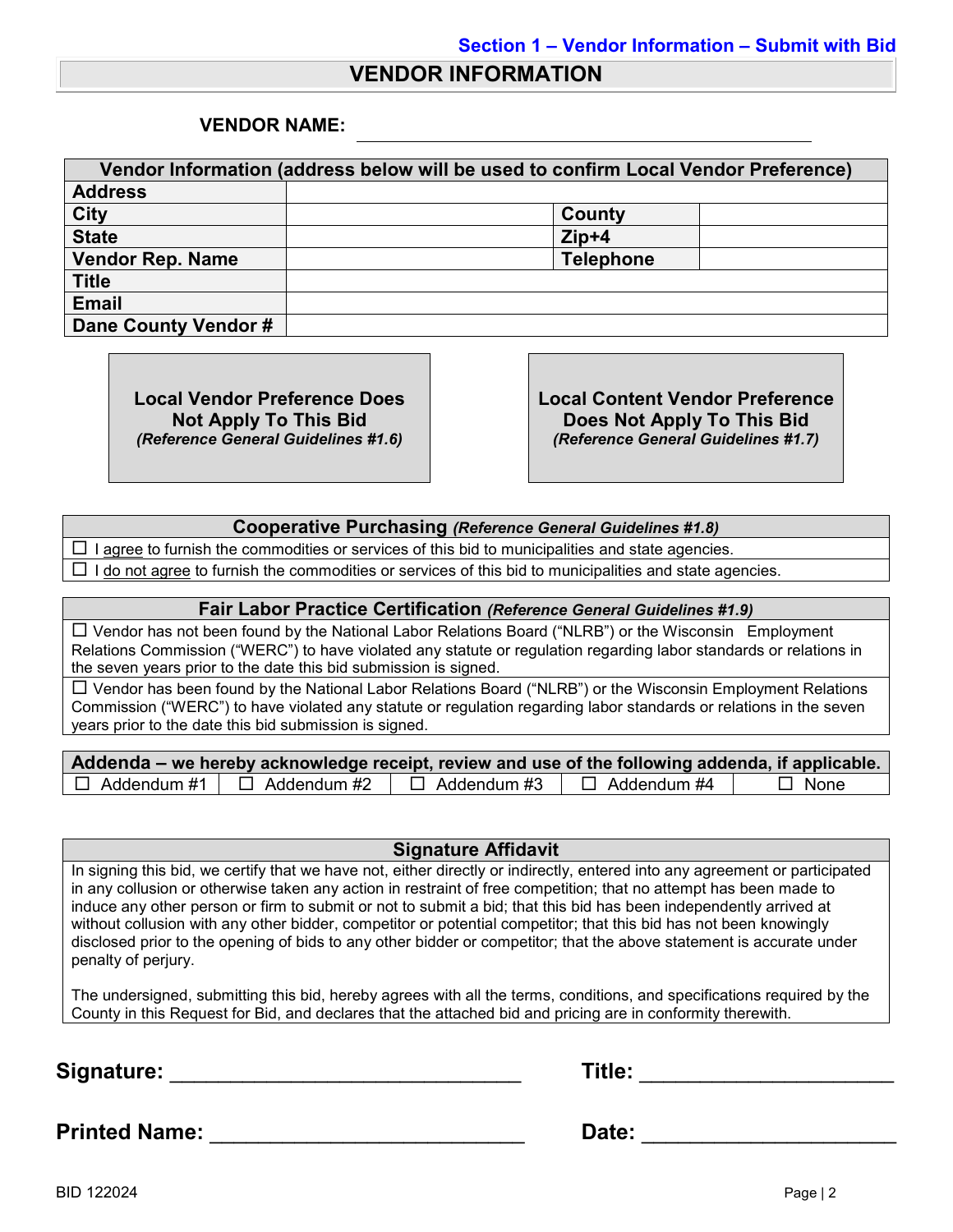## **BID AND SPECIFICATION OVERVIEW**

Dane County as represented by the Purchasing Division will accept bids for the purchase of specified item(s) as described within this document.

**Specification Compliance:** Bidder shall complete every space in the area provided with either a check mark to indicate the item being bid is exactly as specified **(Yes),** or deviates from bid specification **(No).** Any deviation from the minimum specifications stated herein must be identified in detail in the Specifications Deviations section of the bid and must include a description of how the proposed item(s) differ from the bid requirements, along with detailed justification for such deviation. Bidder shall include photos and schematics as necessary, for complete clarification.

The specifications below describe an acceptable product. Minor variations in specification may be accepted if, in the opinion of County staff, they do not adversely affect the quality, maintenance or performance of the item(s). Dane County reserves the right to accept or reject any and all bids, to waive informalities and to choose the bid that best meets the specifications and needs of the County.

**Term:** The contract shall be effective on the date indicated on the Dane County purchase order or the Dane County contract execution date and shall run for one year from that date.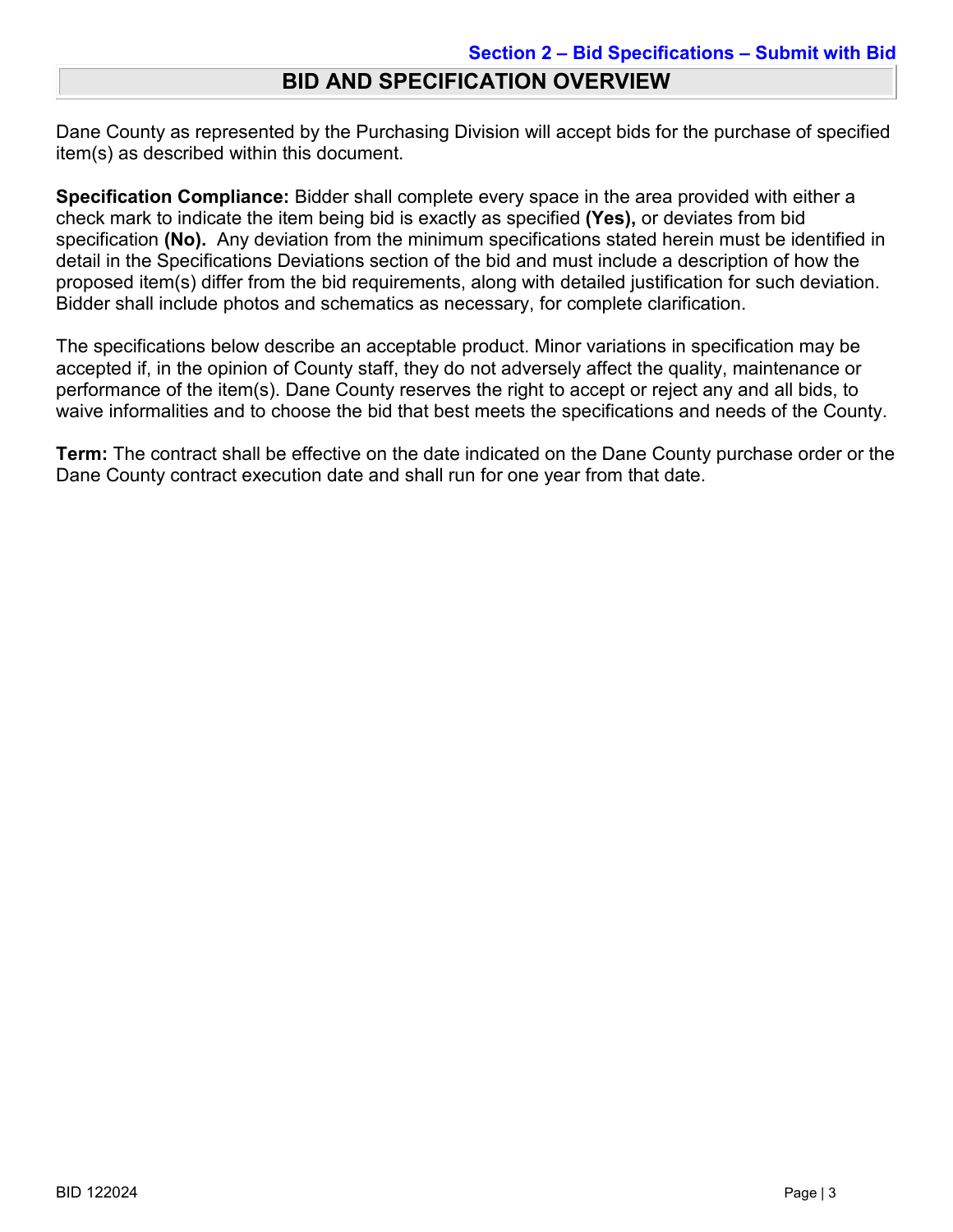## **BID SPECIFICATIONS Crushed Aggregate – County Projects**

Bids must be submitted on the attached RFB forms. Dane County reserves the right to accept or reject any and all bids submitted; and to accept such bids deemed to be in the best interest of the County. The bids will be reviewed initially to determine if requirements are met.

#### **GENERAL**

All work and materials supplied under this proposal shall conform to the Standard Specifications for Road and Bridge Construction, 2022 edition (hereinafter referred to as the "Standard Specifications"), and all subsequent revisions and supplementary specifications, of the Wisconsin Division of Highways, Department of Transportation.

This bid is to provide material in a stockpile for pickup by the Dane County Highway Department for use on various projects. Haul distance to the project site will be factored into the bid award.

The special provisions in this proposal shall supplement and take precedence over the Standard Specifications.

The Dane County Highway and Transportation Department, the issuer of this bid proposal, shall hereinafter be referred to as "the County".

All projects included in this proposal are subject to available funds and budget restraints.

#### **BID DEPOSIT/PERFORMANCE BOND**

Each proposal must be accompanied by a certified or cashier's check payable to the Dane County Highway and Transportation Department, or by a bid bond, in the amount of 5% of the total amount bid.

Successful bidders shall also furnish Dane County with a performance bond equal to 100% of the contracted amount (Wis. Statute 779.14)

#### **INSURANCE**

Bidders shall carry insurance as required in the Standard Terms and Conditions, Section 20. The bidder shall furnish Dane County Highway and Transportation Department **along with the bid** a certificate of insurance showing the type, amount, class of operations covered, effective dates, and expiration dates of policies.

#### **BASIS OF AWARD**

Dane County shall consider the base unit price bid combined with the County's hauling cost to the individual project, which is computed at \$0.28 per ton-mile of haul on Class "A" highways from the bidder's stockpile. If the County has to haul from a material stockpile which is located on a town road, the successful bidder shall be responsible for any repair or maintenance that may be required on that road as a result of the hauling.

Dane County will choose the type of material and option that is most advantageous to the County, and each bid item (location) will be awarded separately.

#### **NOTICE TO BEGIN**

The contractor is required to have stockpiled material available by March 28, 2022 for CTH MN, April 11, 2022 for CTH BW, April 25, 2022 for CTH J (CTH JJ to CTH F) and June 1, 2022 for all other projects. Liquidated damages of \$100 per weekday will be assessed for any delay after official notification to begin.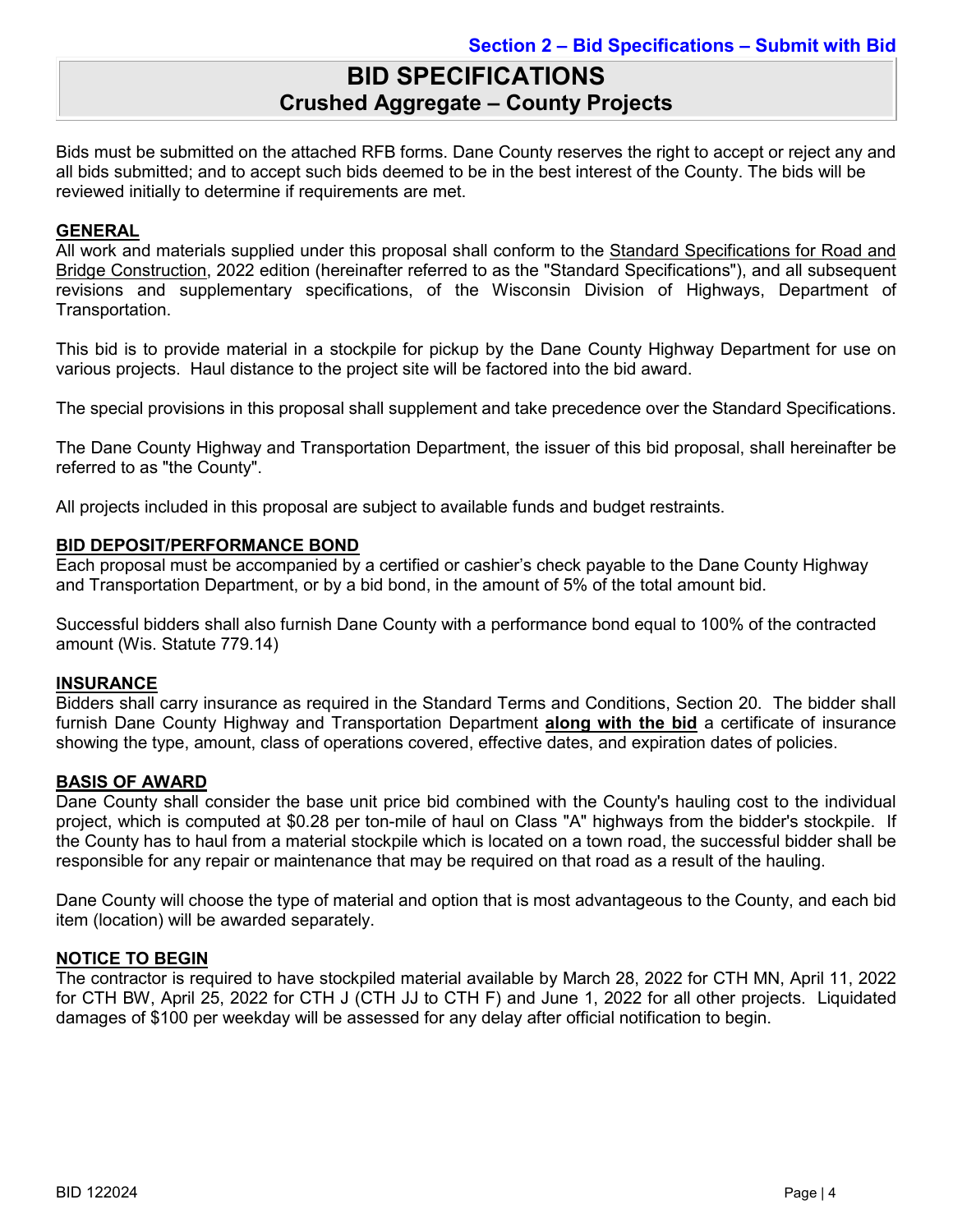#### **BID SPECIFICATIONS Crushed Aggregate – County Projects**

#### **PAYMENT**

All material will be paid for by the ton unless otherwise noted in the bid. Each load must be accompanied by a ticket containing the appropriate weight information. In the event that an acceptable scale is unavailable, a unit price bid based on a volume measurement will be allowed if so noted on the pricing sheets. For total cost evaluation, volume measurements (cubic yards to tons) will be converted based on 2,800 lbs. per cubic yard. Dane County reserves the right to determine actual quantities provided if material is supplied on a basis other than weight.

#### **GRADATION REQUIREMENTS**

Aggregates shall comply with the gradation requirements as stated in Sections 301 through Section 311 of the aforementioned Wisconsin Division of Highways specifications, except as modified herein. Aggregate type and gradation number are called for on each price schedule sheet.

|              | <b>Percent Passing by Weight</b> |                               |                    |
|--------------|----------------------------------|-------------------------------|--------------------|
| <b>Sieve</b> | 3-inch                           | 1 1/4-inch                    | 3/4-inch           |
| 3-inch       | 90-100                           | --                            |                    |
| 1 1/2-inch   | 60-85                            | --                            |                    |
| 1 1/4-inch   |                                  | 95-100                        |                    |
| 1-inch       |                                  | --                            | 100                |
| $3/4$ -inch  | 40-65                            | 70-93                         | 95-100             |
| $3/8$ -inch  | --                               | 42-80                         | 50-90              |
| No 4         | 15-40                            | 25-63                         | 35-70              |
| No 10        | $10 - 30$                        | 16-48                         | 15-55              |
| No 40        | $5 - 20$                         | $8 - 28$                      | $10 - 35$          |
| No 200       | $2.0 - 12.0$                     | $2.0 - 12.0^{[1]}\sqrt[3]{ }$ | $5.0 - 15.0^{[2]}$ |

 $[1]$  Limited to a maximum of 8.0 percent for base placed between old and new pavement.

 $\begin{bmatrix} 2 \\ 1 \end{bmatrix}$  8.0 – 15.0 percent if base is  $\ge$  = 50 percent crushed gravel.

 $[3, 4.0 - 10.0$  percent if base is  $>= 50$  percent crushed gravel.

#### **DISPOSAL OF HIGHWAY EXCAVATION MATERIAL, ITEM SPV.0035.XX DISPOSAL, CLEAN FILL, SPV.0035.XX DISPOSAL, ASPHALT PAVEMENT AND SPV.0035.XX DISPOSAL, CONCRETE**

- A. Description. This item is to allow Dane County to dispose of excavated material from road construction at the location indicated by the bidder in the price proposal. Disposal site must comply with all regulations relating to the disposal of solid waste. Disposal, Clean Fill will be crushed aggregate base and soil. Disposal, Asphalt Pavement will be clean asphalt pavement. Disposal, Concrete will be concrete pavement, sidewalk and curb & gutter free from re-enforcing.
- B. Method of Measurement. Disposal, shall be measured by the CY of material dumped by Dane County personnel at the disposal site. Dane County assumes the following CY measurements per truck. The listed truck measurements will be used to determine quantities of materials dumped.

| Quad-axle Truck  | 17 CY |
|------------------|-------|
| Tri-axle Truck_  | 14 CY |
| Single Axle Dump | 9 CY  |

C. Basis of Payment. Disposal will be paid for at the contract unit price bid per CY of material dumped in a pile at the site. All contractor labor and equipment necessary to push off and/or stockpile dumped materials will be incidental to the Disposal Item.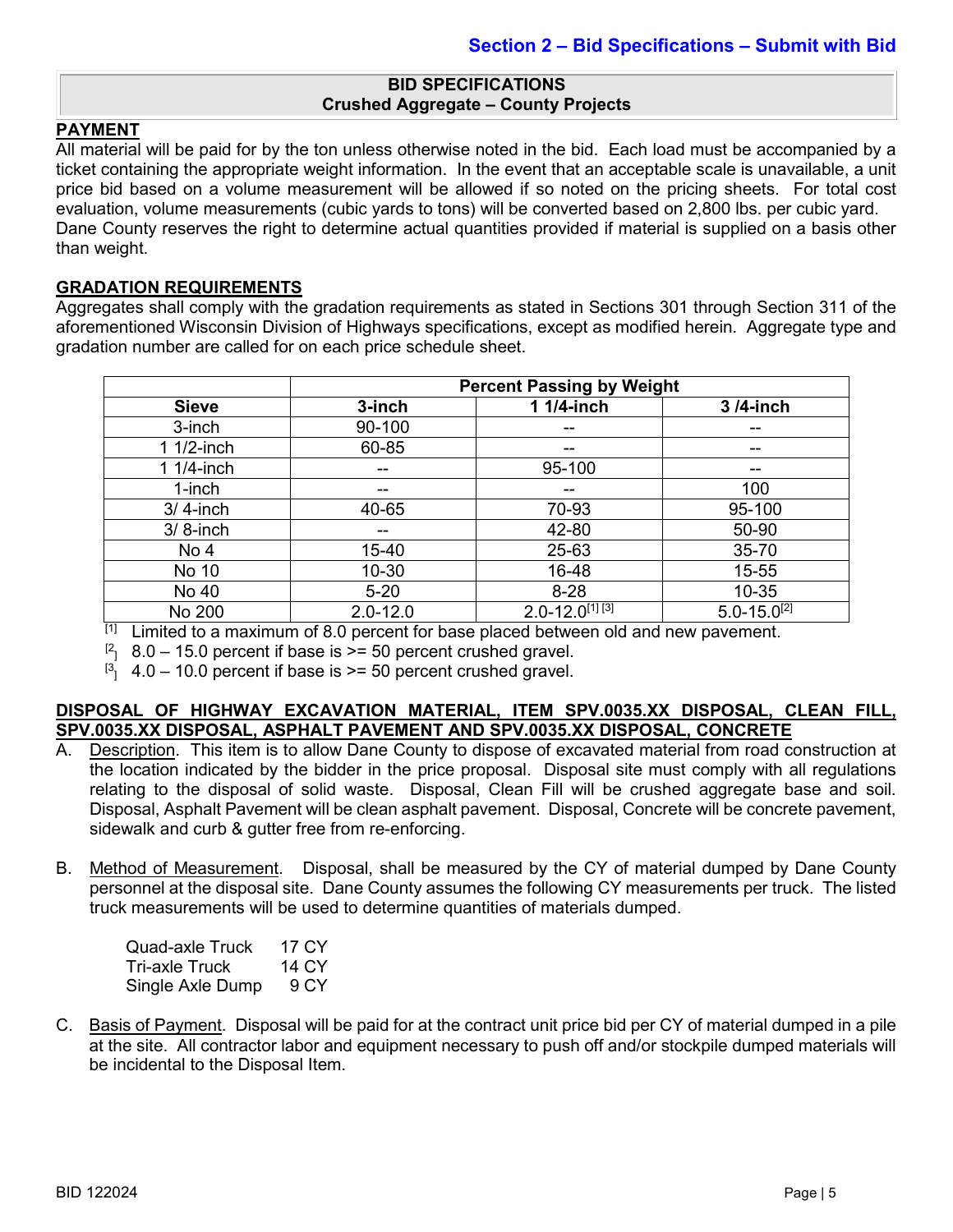#### **BID SPECIFICATIONS Crushed Aggregate – County Projects**

#### **PURCHASE OF ITEM(S)**

The Dane County Highway and Transportation Department reserves the right to award this bid on a per-item basis or on total net bid, whichever is deemed most advantageous to Dane County.

#### **INSURANCE**

Bidders shall carry insurance as required in the Standard Terms and Conditions, Section 20. The bidder shall furnish Dane County Highway and Transportation Department **along with the bid** a certificate of insurance showing the type, amount, class of operations covered, effective dates, and expiration dates of policies.

#### **BID BOND/PERFORMANCE BOND**

Each proposal must be accompanied by a certified or cashier's check payable to the Dane County Public Works, Highway & Transportation Department, or a bid bond, as a guarantee in the amount of 5% of the total bid.

Successful bidders shall furnish the County with a performance bond equal to 100% of the contracted amount (per State Statute 779.14).